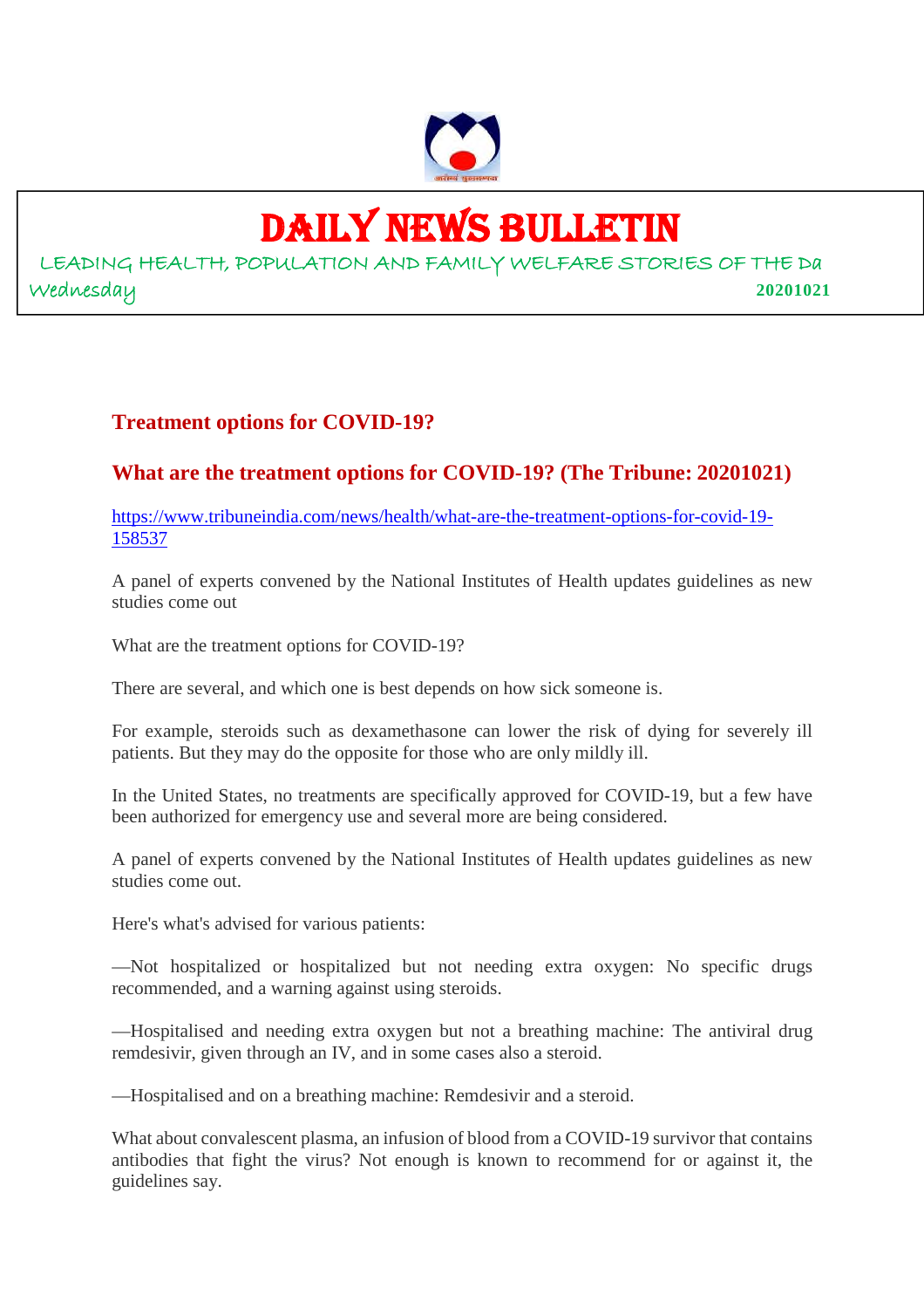However, enough is known to advise against hydroxychloroquine and certain drugs that affect the immune system—multiple studies have found them ineffective against the coronavirus.

Aside from drugs, doctors have learned more about ways to treat hospitalised patients, such as putting them on their bellies and other measures that may prevent the need for breathing machines. — AP

#### **Plasma therapy**

#### **Severe COVID-19 patients may be the best donors for plasma therapy: Study (The Tribune: 20201021)**

https://www.tribuneindia.com/news/health/severe-covid-19-patients-may-be-the-best-donorsfor-plasma-therapy-study-158520\

They examined samples of plasma from the 126 recovered patients using several tests

Severe COVID-19 patients may be the best donors for plasma therapy: Study Photo for representation only. Source: iStock.

COVID-19 patients who are sick enough to be hospitalised are likely to have high levels of antibodies that can protect against the disease, and may be the best donors for convalescent plasma therapy, according to a study.

The research, published on Monday in the Journal of Clinical Investigation, also found that older males who have recovered from COVID-19 after having been hospitalised are strong candidates for donating plasma.

Doctors have been using infusions of plasma—the part of blood that contains antibodies—from recovered COVID-19 patients to treat COVID-19 patients and also as a possible prophylaxis to prevent the disease, the researchers said.

Clinical trials of convalescent plasma treatment against COVID-19 are ongoing, and doctors until now haven't had guidance for selecting survivors who are likeliest to have strong antibody responses, they said.

"We propose that sex, age, and severity of disease should be used to guide the selection of donors for convalescent plasma transfer studies because we found that these were significant patient characteristics that not only predicted the amount of antibody but the quality of that antibody," said Sabra Klein, a professor at Johns Hopkins Bloomberg School of Public Health in the US.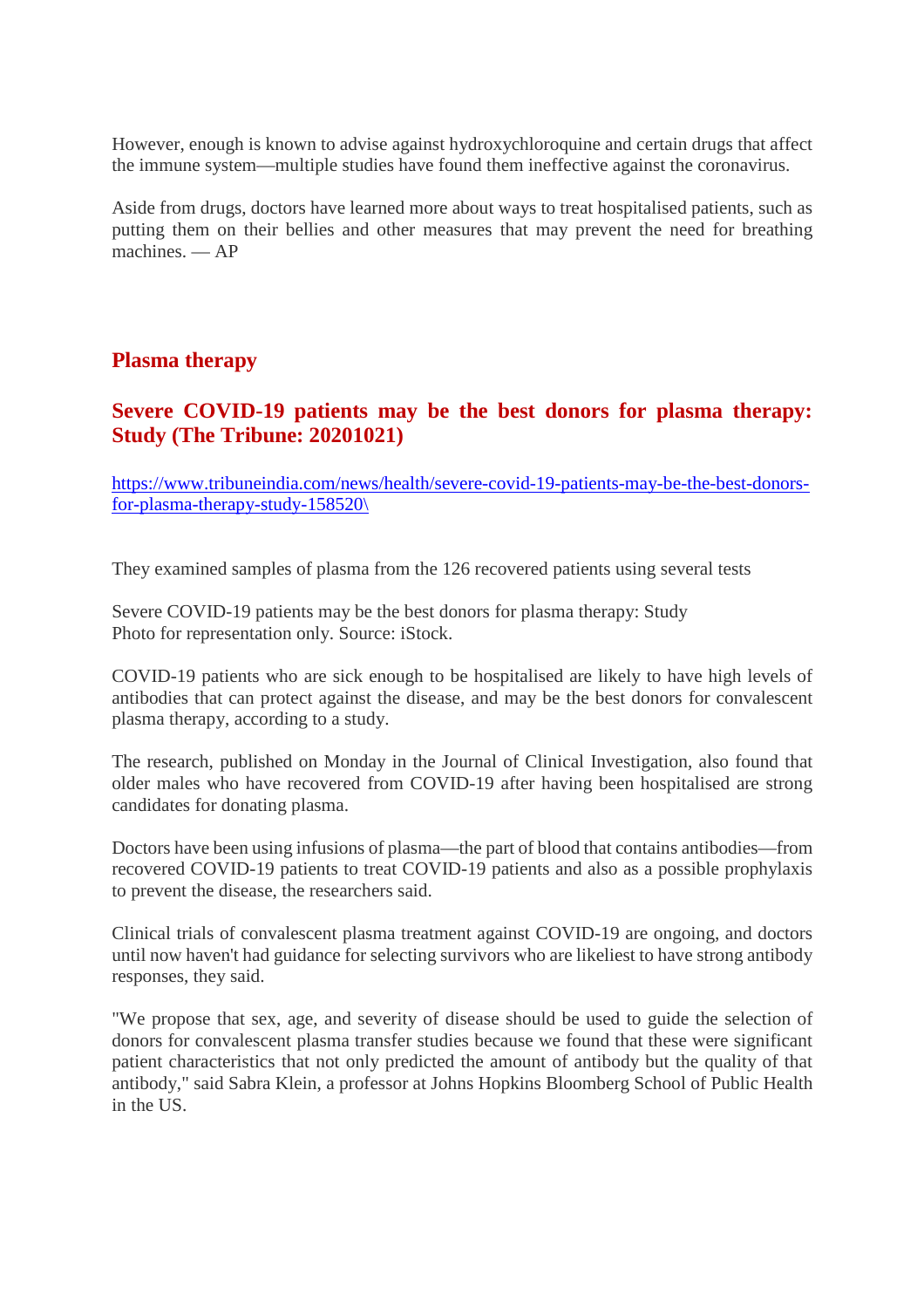The researchers tested the blood of 126 COVID-19 survivors and found high variability in their antibody levels and their antibodies' ability to neutralise the COVID-19-causing coronavirus, SARS-CoV-2.

Three factors were associated with stronger antibody responses: having been sick enough with COVID-19 to be hospitalised, being older, and being male, they said.

Initial studies of recovered COVID-19 patients have revealed a significant variability in their antibody responses to the virus—some survivors having very weak responses that would almost certainly be ineffective in helping new patients.

The researchers in the new study looked for factors that might help explain some of that variability and guide clinicians to the patients most likely to have high levels of SARS-CoV-2 neutralizing antibodies.

They examined samples of plasma from the 126 recovered patients using several tests.

These included tests of the plasma's ability in cell cultures to neutralise cell-to-cell infection with SARS-CoV-2, as well as commercial tests for levels of antibodies to the coronavirus's spike protein that studs the surface of coronavirus particles and allows the virus to attach to and infiltrate human cells.

Consistent with several prior studies, the researchers found considerable variability among the subjects in their spike-protein antibody levels and plasma coronavirus-neutralisation potency.

On average, the plasma of survivors who had been hospitalised with COVID-19 had markedly more anti-spike protein antibodies and neutralised the virus more effectively -- suggesting that disease severity prompts a stronger immune response.

"We know that the magnitude of antibody responses correlates with disease severity in other infectious diseases, such as active tuberculosis," Klein said.

Older age and male sex, which prior studies in both China and Europe have shown are associated with more severe COVID-19, were also associated with stronger antibody responses, though these links were weaker than for hospitalisation status. PTI

#### **Daily mouthwash**

#### **Daily mouthwash may inactivate human coronaviruses: Study (The Tribune: 20201021)**

https://www.tribuneindia.com/news/health/daily-mouthwash-may-inactivate-humancoronaviruses-study-158517

A research team tested several oral and nasopharyngeal rinses for their ability to inactivate human coronaviruses similar in structure to SARS-CoV-2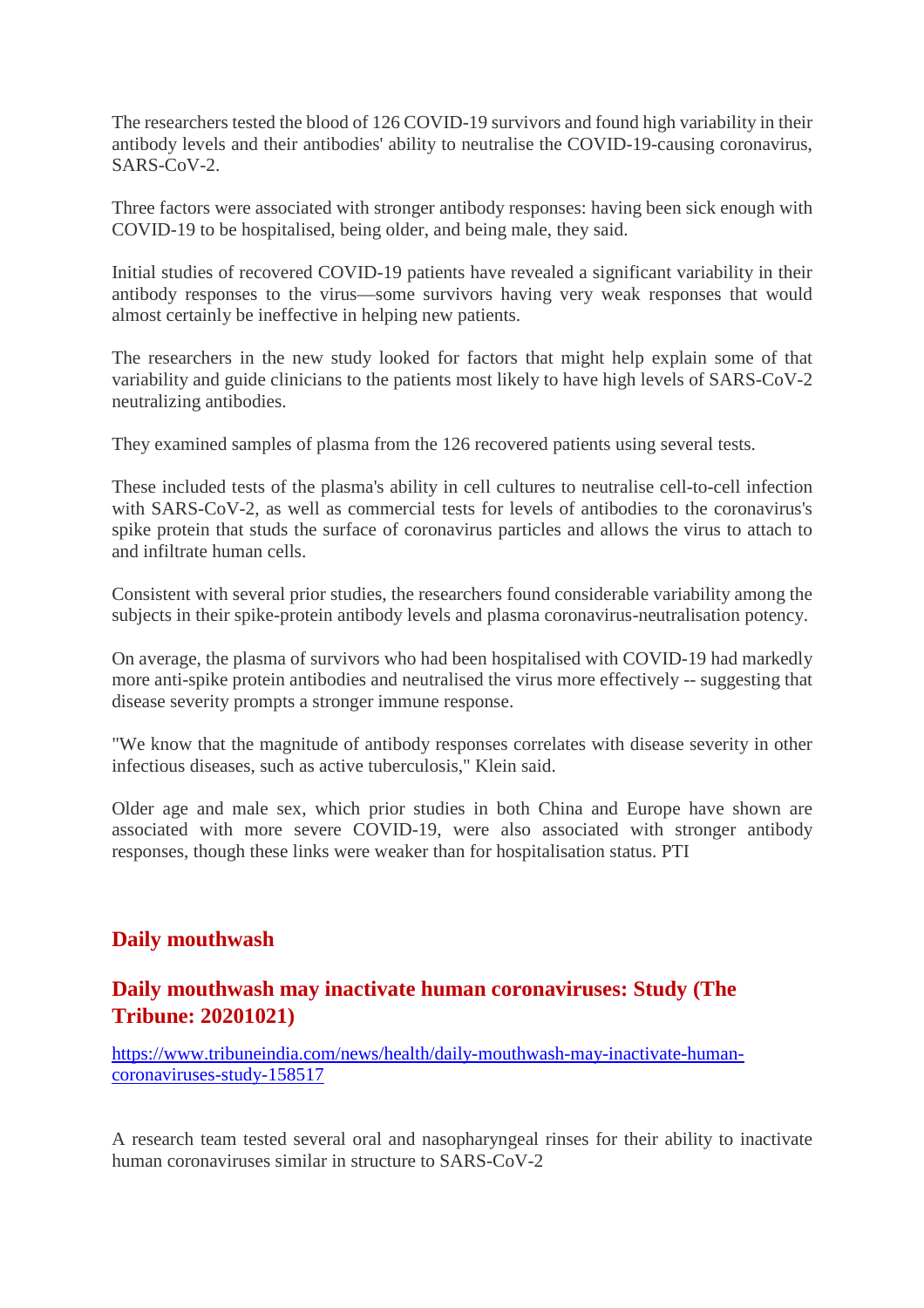Daily mouthwash may inactivate human coronaviruses: Study

In a fight against the novel coronavirus, scientists have found that certain oral antiseptics and mouthwashes may have the ability to inactivate human coronaviruses.

The results, published in the Journal of Medical Virology, indicate that some of these products might be useful for reducing the amount of virus in the mouth after infection and may help to reduce the spread of SARS-CoV-2, the coronavirus that causes Covid-19.

"While we wait for a vaccine to be developed, methods to reduce transmission are needed. The products we tested are readily available and often already a part of people's daily routines," said study researcher Craig Meyers from the Penn State University in the US.

During the study, the research team tested several oral and nasopharyngeal rinses in a laboratory setting for their ability to inactivate human coronaviruses, which are similar in structure to SARS-CoV-2.

The products evaluated include a one per cent solution of baby shampoo, peroxide sore-mouth cleansers and mouthwashes.

The researchers found that several of the nasal and oral rinses had a strong ability to neutralise human coronavirus, which suggests that these products may have the potential to reduce the amount of virus spread by people who are COVID-19 positive.

They used a test to replicate the interaction of the virus in the nasal and oral cavities with the rinses and mouthwashes.

They treated solutions containing a strain of human coronavirus, which served as a readily available and genetically similar alternative for SARS-CoV-2, with the baby shampoo solutions, various peroxide antiseptic rinses and various brands of mouthwash.

They allowed the solutions to interact with the virus for 30 seconds, one minute and two minutes before diluting the solutions to prevent further virus inactivation.

According to Meyers, the outer envelopes of the human coronavirus tested and SARS-CoV-2 are genetically similar so the research team hypothesises that a similar amount of SARS-CoV-2 may be inactivated upon exposure to the solution.

To measure how much virus was inactivated, the researchers placed the diluted solutions in contact with cultured human cells.

They counted how many cells remained alive after a few days of exposure to the viral solution and used that number to calculate the amount of human coronavirus that was inactivated as a result of exposure to the mouthwash or oral rinse that was tested.

The one per cent baby shampoo solution, which is often used by head and neck doctors to rinse the sinuses, inactivated greater than 99.9 per cent of human coronavirus after a two-minute contact time.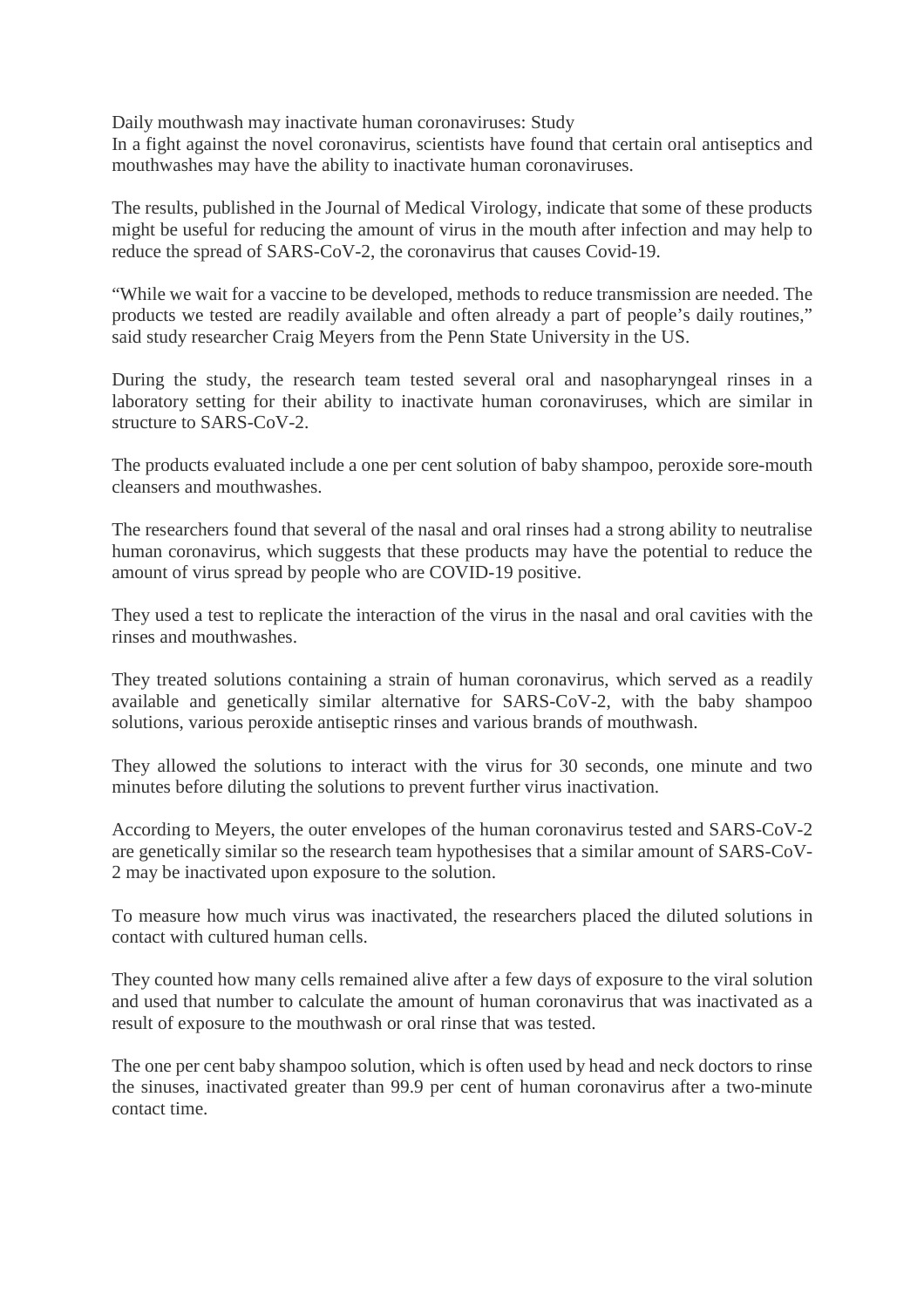Several of the mouthwash and gargle products also were effective at inactivating the infectious virus. Many inactivated greater than 99.9 per cent of the virus after only 30 seconds of contact time and some inactivated 99.99 per cent of the virus after 30 seconds.

The results with mouthwashes are promising and add to the findings of a study showing that certain types of oral rinses could inactivate SARS-CoV-2 in similar experimental conditions, the study noted.

Recently, a study, published in the Journal of Infectious Diseases, found that Sars-Cov-2 viruses can be "inactivated" using commercially available mouthwashes. IANS

#### **Covid-19: What you need to know today**

#### **Covid-19: What you need to know today (Hindustan Times: 20201021)**

#### https://epaper.hindustantimes.com/Home/ArticleView

What does the handle of a water pump have to do with a counter to the Great Barrington Declaration, which has struck a chord with the Trump White House?

Dispatch 183 on October 15 referred to the Great Barrington Declaration. The operative part of this declaration is: "The most compassionate approach that balances the risks and benefits of reaching herd immunity is to allow those who are at minimal risk of death to live their lives normally to build up immunity to the virus through natural infection, while better protecting those who are at highest risk. We call this Focused Protection."

In effect, the declaration , named after Great Barrington, Massachusetts, where it was drafted on October 4 at the American Institute of Economic Research — a libertarian think-tank that doesn't really believe in the climate crisis — advocates herd immunity as the way out of the pandemic. It was authored by Dr Sunetra Gupta, an Indian-origin epidemiologist at Oxford University; Dr Jay Bhattacharya, also of Indian-origin, and a professor of medicine at Stanford; and Martin Kulldorf, a professor of medicine at Harvard. There's no denying the academic credentials of the authors. And the declaration has its share of supporters; among others, Dr Scott Atlas, one of President Trump's advisers, has supported the declaration. Atlas is Bhattacharya's colleague at Stanford, and was in the news recently for claiming that masks are not effective in the fight against Covid in a tweet that pointed to an article by the American Institute of Economic Research that claimed this. Atlas subsequently walked back on his position, and over the weekend, Twitter removed his original tweet.

In response to the Great Barrington Declaration, another group of experts published the John Snow Memorandum in The Lancet on October 14.

This memorandum reinforces many of the truths we have come to know about Covid-19 (and which regular readers of this column and newspaper will be familiar with): that "Sars-CoV-2 spreads through contact... and longer-range transmission via aerosols, especially in conditions where ventilation is poor"; that it spreads rapidly across communities; that the fatality rate of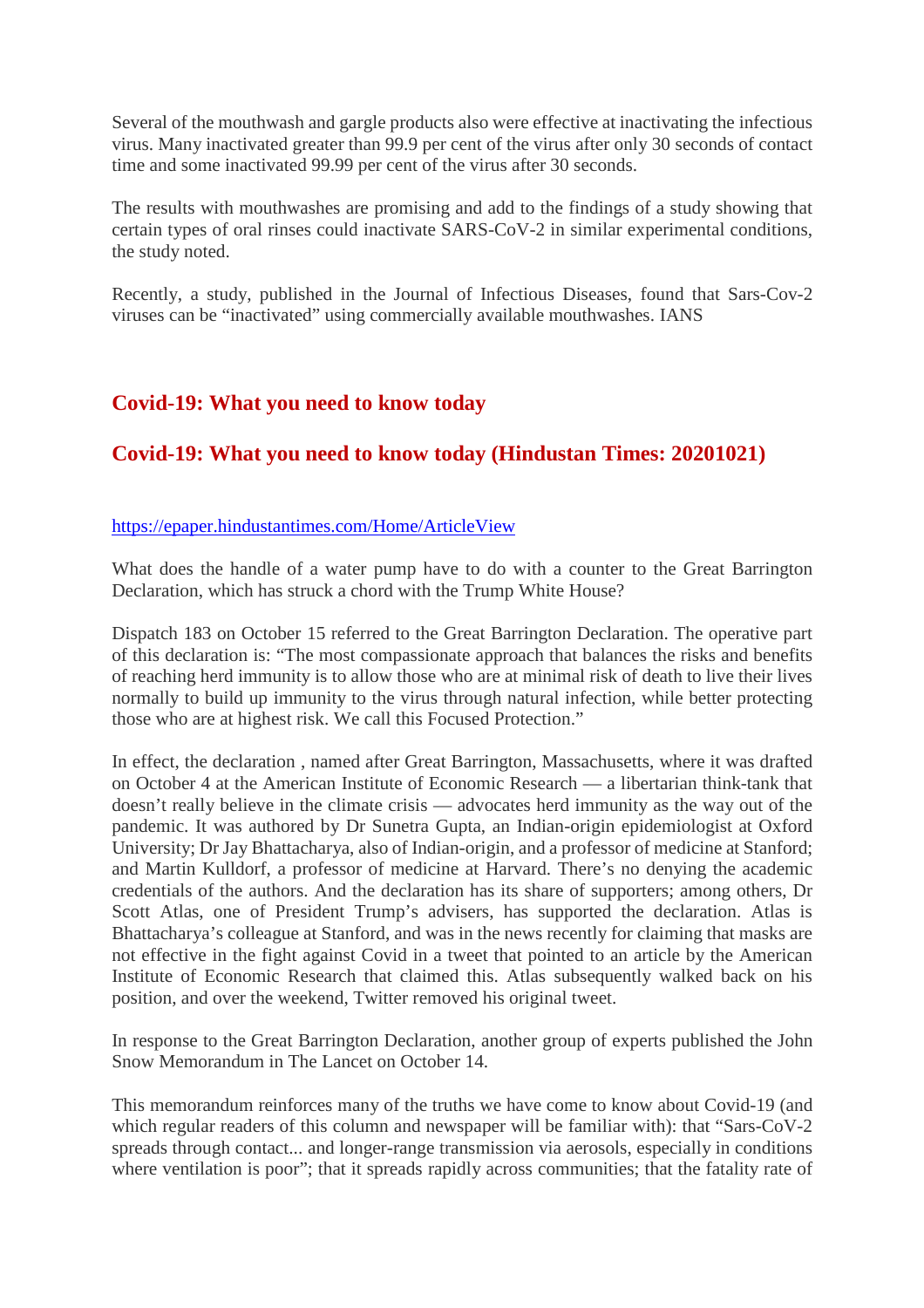Covid-19 is higher than that of other flus; that there is such a thing as long Covid; that "it is unclear how long protective immunity lasts"; and, most importantly, that the "transmission of the virus can be mitigated through physical distancing, use of face coverings, hand and respiratory hygiene, and by avoiding crowds and poorly ventilated spaces".

The memorandum also advocates the test-trace-isolate approach that many countries, including India, have adopted in their fight against Covid-19.

The authors speak of the dangers of any approach that pushes for herd immunity, pointing out that this is "unsupported by scientific evidence", that "uncontrolled transmission in younger people risks significant morbidity and mortality across the whole population" and that a rash of infections could "overwhelm the ability of health care systems to provide acute and routine care".

The John Snow Memorandum is named after a 19th century Englishman considered the founder of modern epidemiology. Urban legend has it that Snow curtailed a sharp outbreak of cholera in a part of London by identifying and removing the handle of a water pump in Soho, although, like most urban legends, the explanation is more nuanced. Snow's contribution to epidemiology is actually far more significant — he conducted among the first known doubleblind studies (when investigating the cholera outbreak, which he believed came from water supplied by a utility). In his seminal book On The Mode of Communication of Cholera (1855), Snow spoke of how he was able to conduct his study on a huge sample which was completely random ("three hundred thousand people of both sexes, of every age and occupation, and of every rank and station, from gentlefolks down to the very poor, were divided into two groups without their choice, and, in most cases, without their knowledge") with one group getting water he suspected was unclean (because the companies supplying it sourced it from the Thames and didn't treat it). Even today, the so-called randomised double-blind study is a valued technique in epidemiology, and such studies where one of the two groups is given a placebo form the basis of human clinical trials.

Jon or John, I've always been on the side of the Snows.

#### **COVID-19 re-infection**

#### **COVID-19 re-infection possible if antibodies in recovered person reduce within 5 months: ICMR chief (New Kerala: 20201021)**

https://www.newkerala.com/news/2020/184971.htm

There is a possibility of re-infection, if antibodies reduce in the body of a Covid-19 recovered person in five months time after the recovery, the Indian Council of Medical Research (ICMR) Director-General Dr Balram Bhargava said on Tuesday.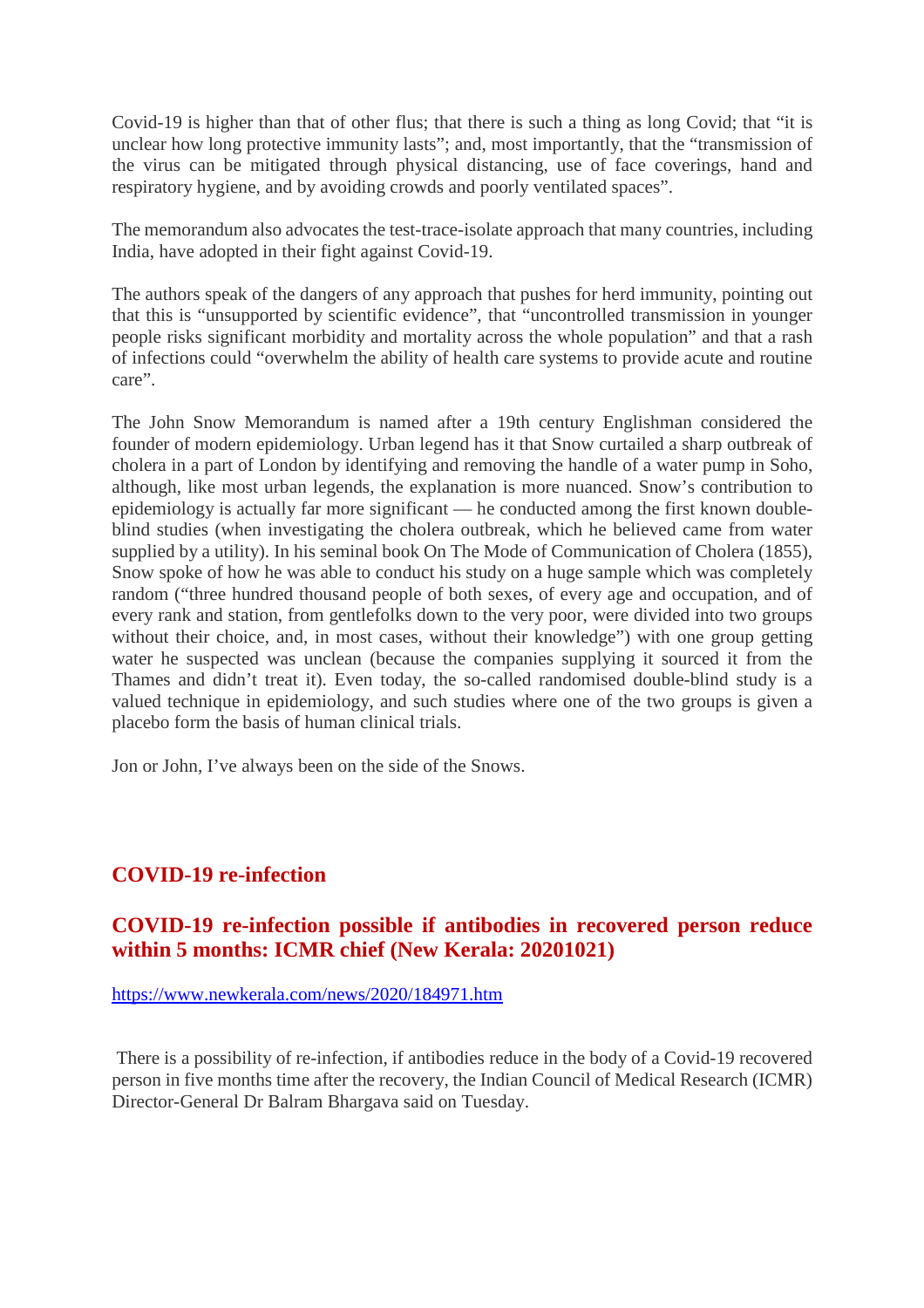The ICMR DG remarks were made at a union health ministry briefing today, in which he urged people to continue to wear masks and follow coronavirus appropriate behaviour to curb the spread of COVID-19 in the country.

"After any infection, antibodies develop in the body. In case of coronavirus, it has been seen that the antibodies last for at least five months. The Covid-19 virus is still evolving and we are learning more about it. If antibodies decrease in the body of a person within five months, then there is a possibility of reinfection and a person may become re-infected with COVID-19. Hence, it is important to take precautions like wearing a mask, even after someone gets the disease once," Bhargava said.

The main symptoms of coronavirus infection are fever, cough and breathlessness, the ICMR official explained.

Commenting upon the World Health Organisation (WHO) Solidarity Trial, the ICMR chief said, "WHO solidarity trial is a 30-country trial in which India has been a participant and interim results of this have been put on the website, which has not yet been peer-reviewed. However, we find that these drugs (Remdesivir and HCQ) are not performing as good as it was expected.

"Discussions are being done at joint monitoring group and national task force of COVID19. We will take into cognizance the trial results and issue advisories accordingly," he said.

The trial was conducted from March 22 to October 4 and aimed to study the effects of these treatments on overall mortality, initiation of ventilation, and duration of hospital stay in hospitalized patients.

Previously, the trial arms for hydroxychloroquine and lopinavir were discontinued as primarily results had shown no benefit

The Solidarity Trial is the world's largest global randomized controlled trial in a pandemic situation for COVID -19 therapeutics, spanning 30 countries. India contributed one-tenth of the participants in the trial, said ICMR.

"For capping the price of corona treatment apex court has received several petitions. The Supreme Court has given directions the state and central government which are being followed," said Rajesh Bhushan, Union Health Secretary responding to a question related to fixing the price for Covid-19 treatment.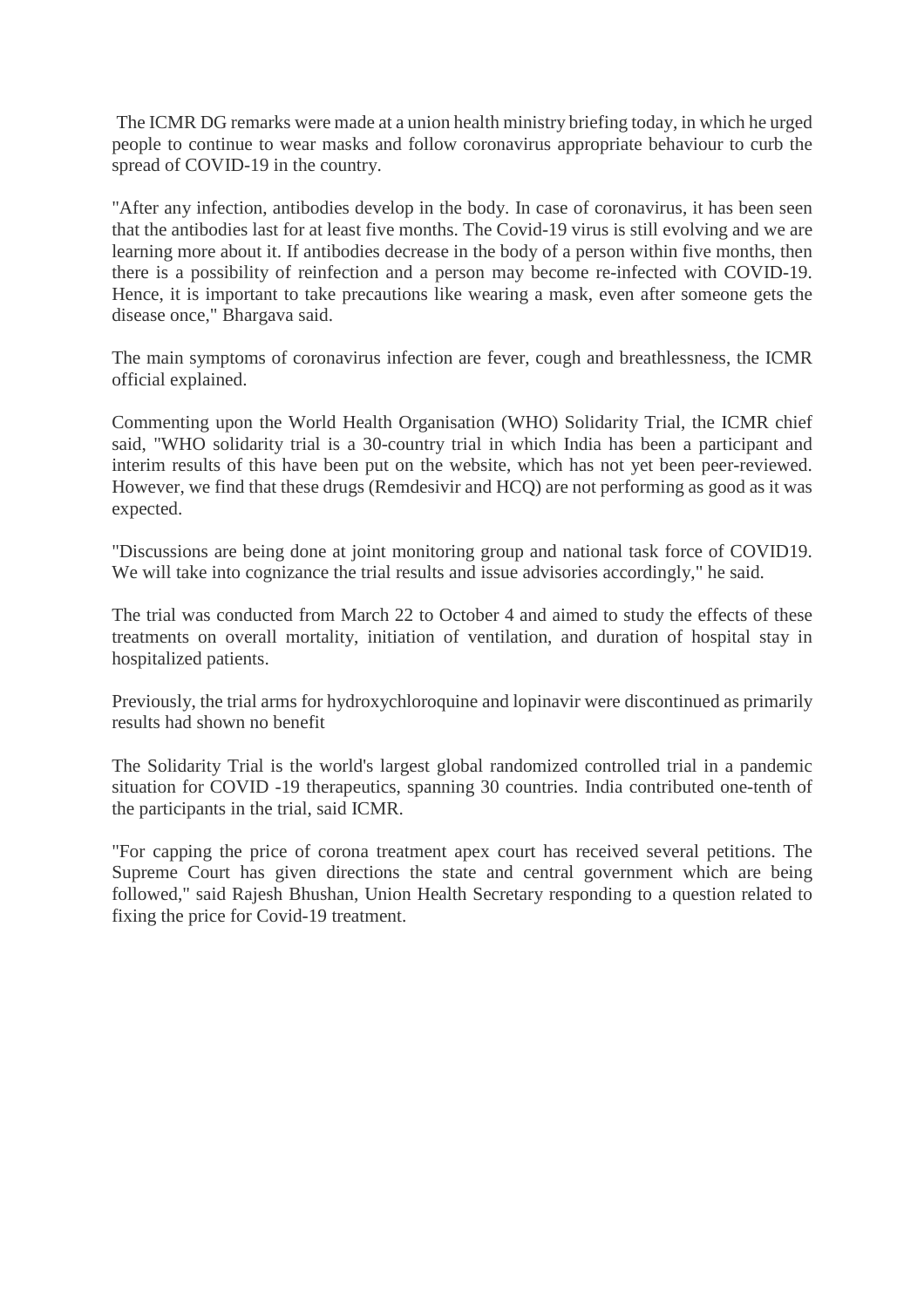#### **ICMR**

#### **Virus can hit recovered Covid patients once antibodies start depleting: ICMR (New Kerala: 20201021)**

#### https://www.newkerala.com/news/2020/184966.htm

Patients who have recovered from Covid-19 can again get infected by the virus once the antibodies of the viral disease starts depleting, the Indian Council of Medical Research (ICMR) said on Tuesday.

"According to the Centre for Disease Control (USA), you call it a reinfection (of Covid-19) if the person is reinfected after 90 days from turning negative to the Sars-CoV-2 after testing positive to it.

"However, there are multiple studies which suggest that the antibodies that develop after Covid-19 sustain for up to five months," said Balram Bhargava, Director-General of ICMR, while answering a query in the weekly press briefing of the Union Health Ministry.

"Since the disease is new, we do not have any further information about it. However, people can recontract the infection if antibodies start depleting from the body," he added.

Bhargava also stressed that one should not become complacent, and follow all precautionary measures such as wearing mask, staying cautious and not relying on antibodies to astray the re-contraction.

"Even after contracting the virus, one must not avoid using a mask," he cautioned.

Bhargava also informed that the ICMR is conducting an assessment on the subject of reinfection as commissioned by the Union Health Ministry, and its result will be out shortly.

Union Health Minister Harsh Vardhan had earlier informed that the ICMR had set up a committee of experts to study reported cases of reinfection among Covid-19 patients. However, he had termed some of the supposed cases of Covid reinfections that had been reported as "misclassified".

As per the ICMR, so far, three cases of reinfection have been reported in the country -- two from Mumbai and one from Ahmedabad. The apex body of medical research had also stated that the cut-off date for depletion of antibodies set by it for the assessment is 100 days from the infection.

"There are various cut-off days that are being referred to for reinfection. Though the public is going by up to 110 days, we are taking 100 days as the cut-off period because the antibodies last until then," Bhargava had said.

Virus can hit recovered Covid patients once antibodies start depleting: ICMR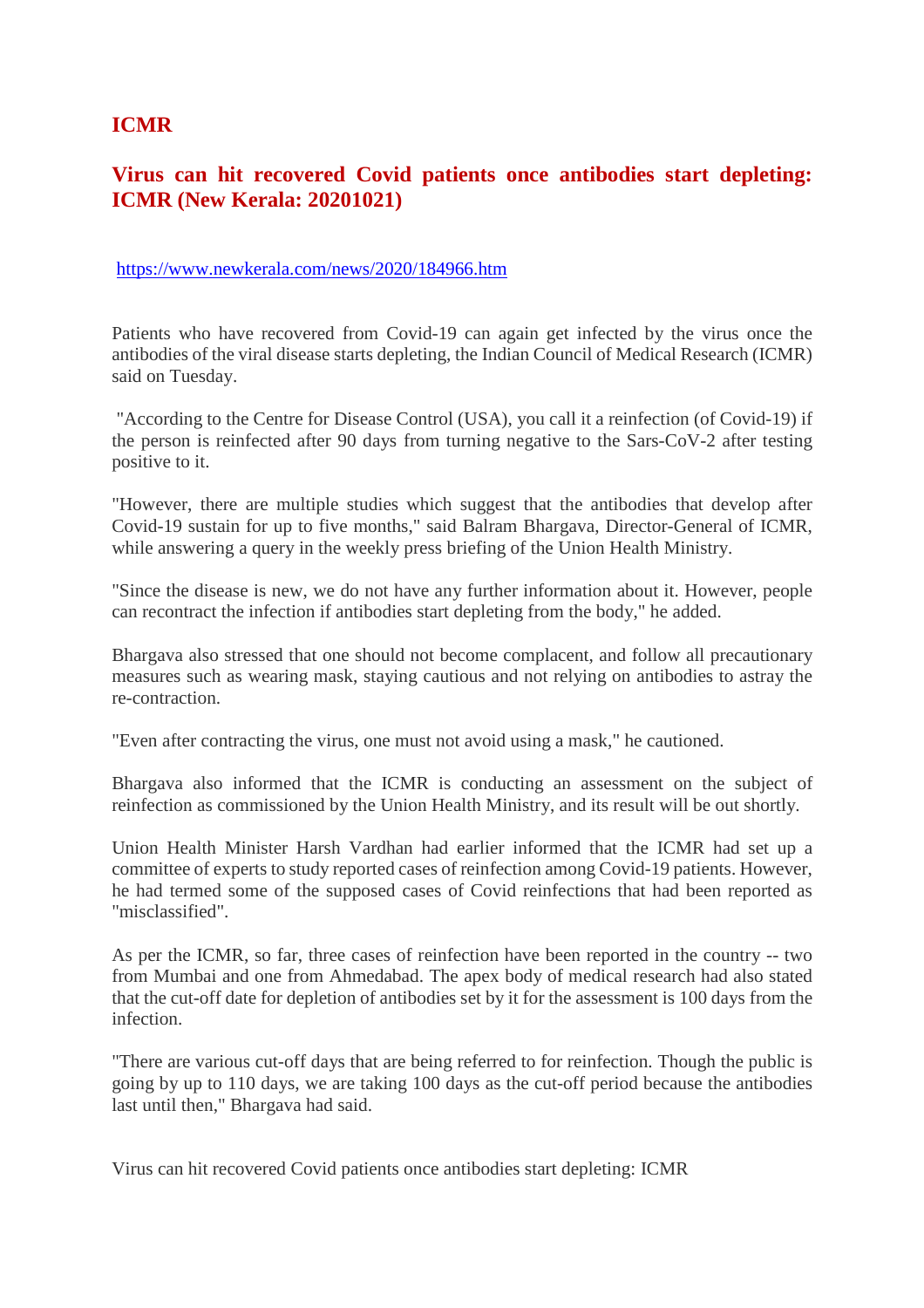#### **Covid antibodies**

#### **Lab test to detect protective effects of Covid antibodies developed (New Kerala: 20201021)**

#### https://www.newkerala.com/news/2020/184946.htm

Scientists have developed a new lab testing procedure for the detection of antibodies against SARS-CoV-2 that gives results more quickly than existing assays and specifically identifies so-called "neutralizing" antibodies - those that protect by blocking infection of cells.

"With many assays currently in use, we can detect antibodies, but that doesn't tell us if they're neutralizing antibodies. We only know the level of antibodies someone has," said study author Shan-Lu Liu from Ohio State University in the US.

"Some antibodies might be protective, some might not be protective, and some might even enhance infection - we know with this type of coronavirus and some other viruses, some antibodies can even do harm," he said.

"Our assay examines whether antibodies are potentially protective, which means they prevent a patient from reinfection and block viral replication. That's the outcome of infection that we want people to have," Liu added.

In analyses of blood samples from several different populations that had tested positive for Covid-19, the researchers found with this new assay that, overall, ICU patients had produced the highest concentration of neutralizing antibodies, and convalescent plasma donors and health care workers had the lowest antibody levels.

"Our assay could be used to tell whether antibodies have been developed in individuals who have had contacts with SARS-CoV-2," the researchers said in a paper published in the journal JCI Insight.

For the results, the researchers developed what is called a "pseudotype" virus-neutralizing antibody assay, in which an HIV vector and core is coated with the SARS-CoV-2 spike protein to detect antibodies against the coronavirus.

The team applied a new approach by selecting a different form of the light-producing enzyme that can be detected conveniently in culture media containing the virus-infected cells.

That choice saved several steps, and time, in the detection process without losing accuracy and sensitivity to the target virus.

The results showed that, in general, hospitalised patients - and ICU patients in particular - had the highest concentrations, or titers, of neutralizing antibodies in their systems.

However, over 14 per cent of those who had been hospitalized had no or very low levels of antibodies.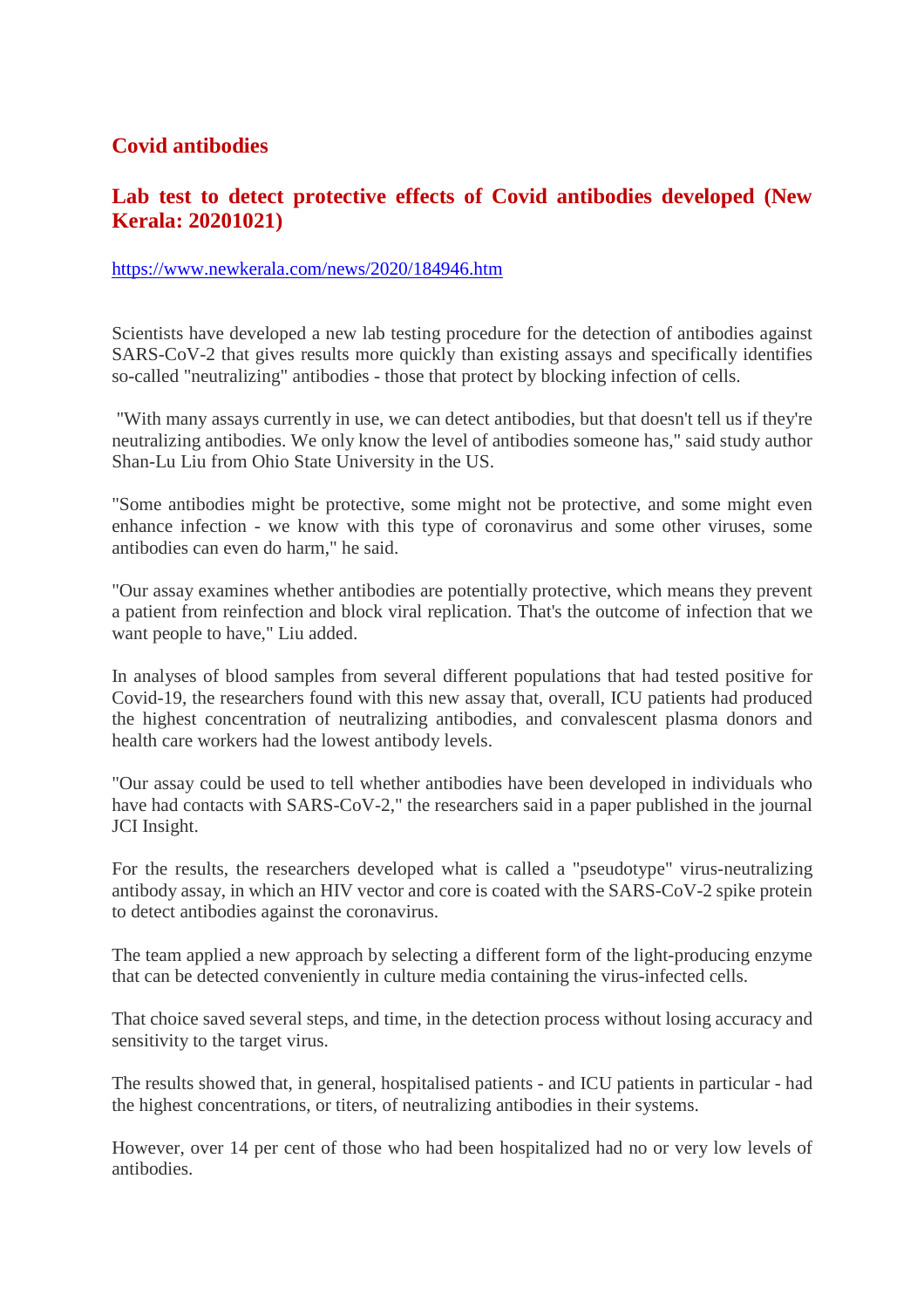The assay detected no SARS-CoV-2 antibodies in the samples from people who had been sick with other types of respiratory diseases.

The test accuracy was further validated by verifying in a lab setting that the antibodies detected in the Covid-19 patient blood samples did in fact neutralize the authentic SARS-CoV-2 virus.

#### **Chronic kidney disease**

#### **'Kids with chronic kidney disease have outsized health burden'(New Kerala: 20201021)**

https://www.newkerala.com/news/2020/184858.htm

Chronically ill children with kidney disease may spend more time in the hospital, incur larger health care costs and have a higher risk of death compared to paediatric patients hospitalised for other chronic conditions, say researchers, including one of Indian-origin.

And one of the biggest drivers of these outcomes, the study published in the American Journal of Kidney Diseases found, is the level of medical complexity the young patients face.

Many children with chronic kidney disease also have multiple other chronic health conditions that adversely impact the outcomes, including cardiovascular disease, hypertension, diabetes and difficulties in growth.

"We wanted to improve our knowledge of this high-risk population in order to better support the needs of chronically ill children with kidney disease," said study author Zubin Modi from the University of Michigan in the US.

"Our findings suggest that these patients have very complex health needs, and we need to determine more effective ways to provide them with the care they need before, during and after hospitalisation," he added.

Chronic kidney disease includes long term abnormalities of kidney structure or function that may progress to end-stage kidney disease requiring dialysis or a transplant.

Children with the condition are also at risk for acute deteriorations in health secondary to an infection, dehydration, and side effects associated with medications.

Researchers analysed national data during 2006, 2009, 2012, and 2016. Of the 6.5 million national paediatric hospital discharges, nearly four involved children with chronic kidney disease.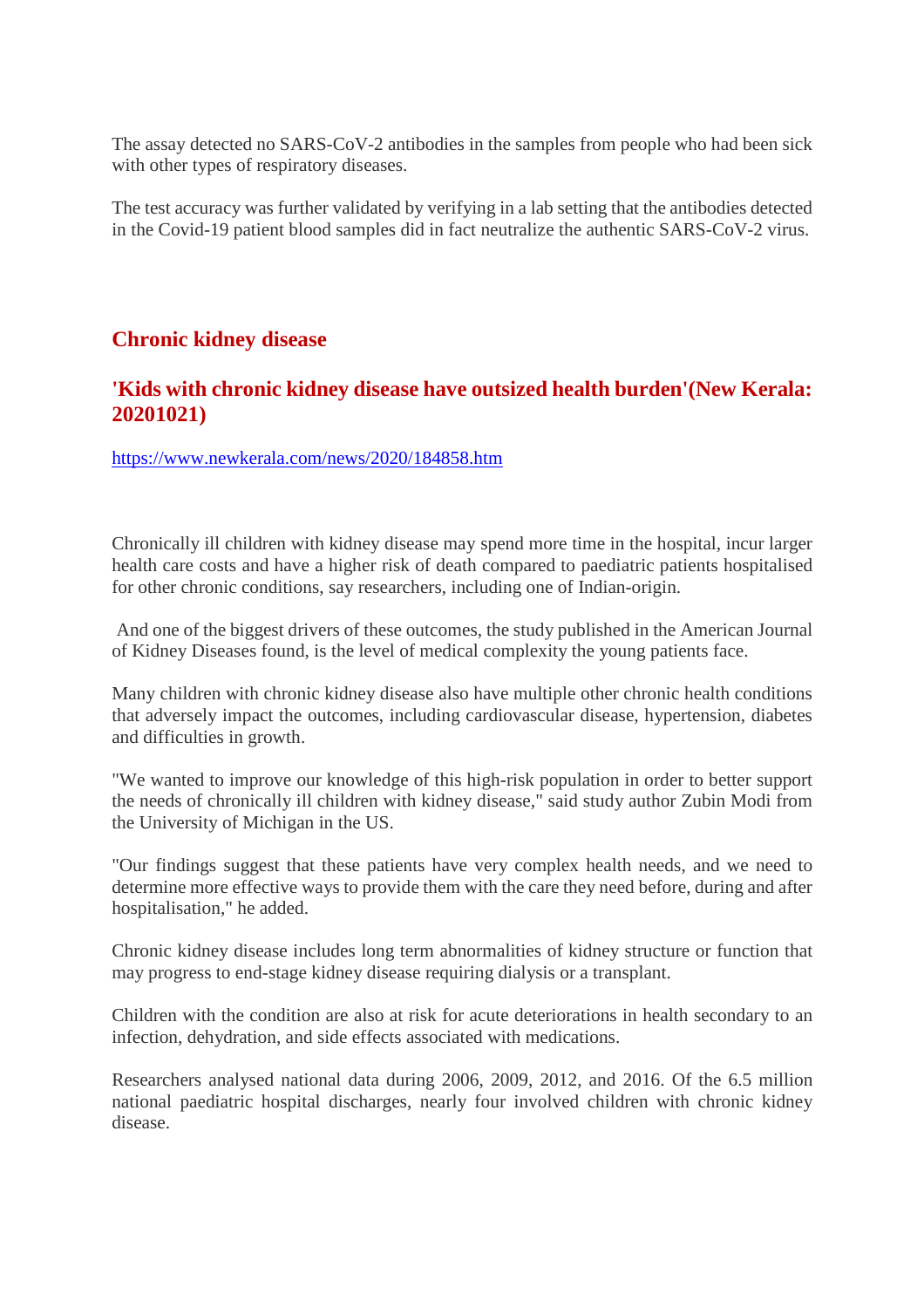The findings showed that children with chronic kidney disease spent about 30 per cent longer in the hospital with nearly 60 per cent more in hospital expenses.

Children with chronic kidney disease were also 50 per cent more likely to die during hospitalisation.

The high health care expenses for hospitalised paediatric patients with end-stage kidney disease, including dialysis, transplantation, and associated complications may be comparable to hospitalized heart failure patients, authors say.

Kidney disease may be associated with more medical complexities, the study authors said.

The causes of chronic kidney disease in children include genetic disorders, congenital anomalies that may be part of a multi-organ system syndrome, and systemic inflammatory disorders

"We need further studies to better understand the health care needs and delivery of care to hospitalized children with chronic kidney disease in order to optimise health outcomes," the authors wrote.

#### **Air pollution**

#### **Air pollution may up risk of neurological disorders: Study (New Kerala: 20201021)**

#### https://www.newkerala.com/news/2020/184745.htm

New research adds to the growing body of evidence that air pollution is significantly associated with an increased risk of hospital admissions for several neurological disorders, including Parkinson's disease, Alzheimer's disease, and other dementias.

For the study, published in the journal The Lancet Planetary Health, the research team analysed the link between fine particulate (PM2.5) pollution and neurodegenerative diseases in the US.

Particulate matter (PM2.5) -- tiny airborne particles smaller than  $1/10,000$  of an inch in diameter -- comes from various combustion-related sources including industrial emissions, transportation, wildfires and chemical reactions of pollutants in the atmosphere.

The researchers leveraged an unparalleled amount of data compared to any previous study of air pollution and neurological disorders.

"Our study builds on the small but emerging evidence base indicating that long-term PM2.5 exposures are linked to an increased risk of neurological health deterioration, even at PM2.5 concentrations well below the current national standards," said study author Xiao Wu from the Harvard University in the US.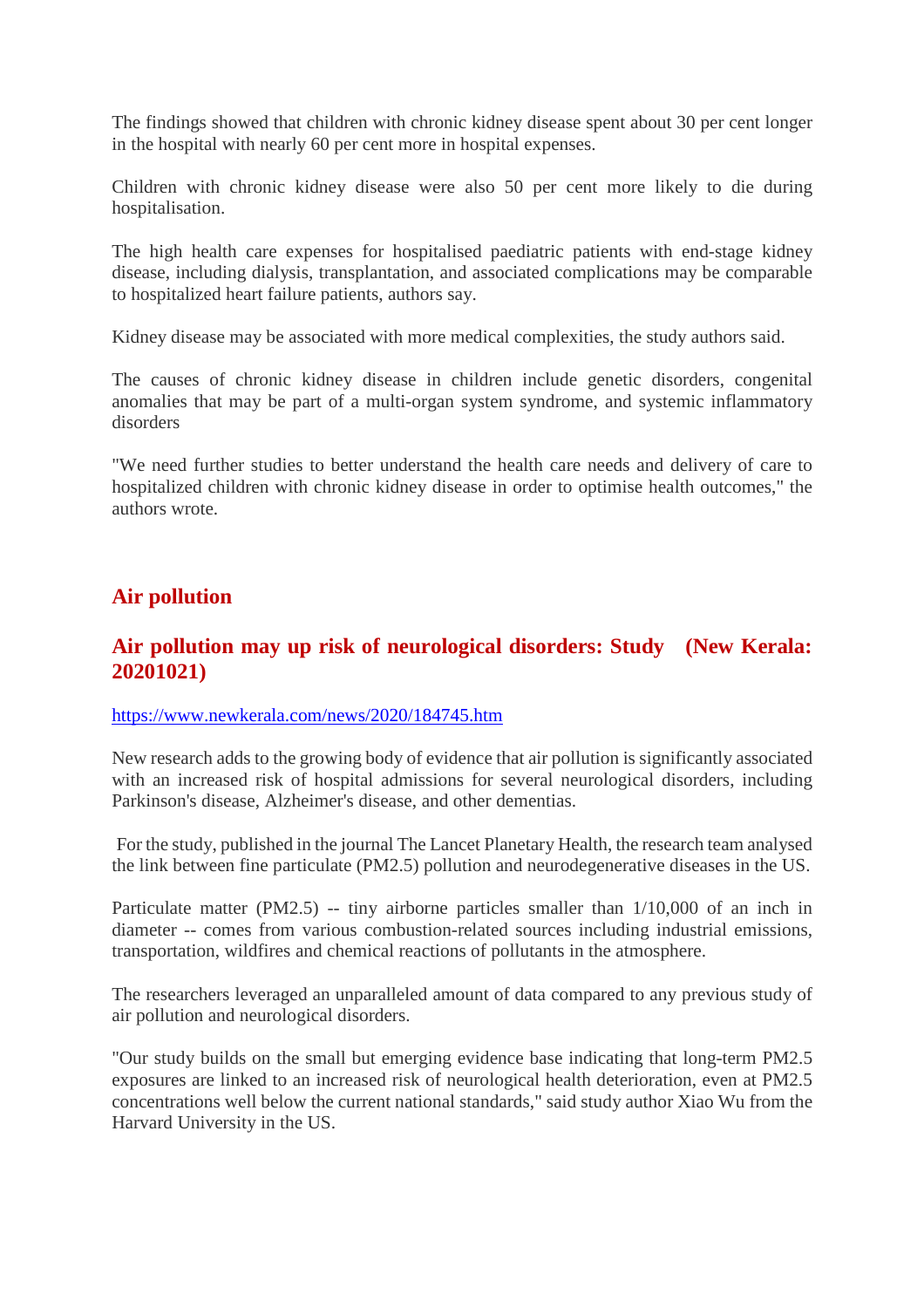During the study, the research team looked at 17 years' worth (2000-2016) of hospital admissions data from 63,038,019 Medicare recipients in the US and linked these with estimated PM2.5 concentrations by zip code.

Taking into account potential confounding factors like socioeconomic status, they found that, for every five micrograms per cubic metre of air (ig/m3) increase in annual PM2.5 concentrations, there was a 13 per cent increased risk for first-time hospital admissions both for Parkinson's disease and for Alzheimer's disease and related dementias.

This risk remained elevated even below supposedly safe levels of PM2.5 exposure, which, according to current US Environmental Protection Agency standards, is an annual average of 12 ig/m3 or less.

Women, white people, and urban populations were particularly susceptible, the study found.

"Our study shows that the current standards are not protecting the ageing American population enough, highlighting the need for stricter standards and policies that help further reduce PM2.5 concentrations and improve air quality overall," the authors wrote.

#### **Coronavirus (Hindustan: 20201021)**

https://epaper.livehindustan.com/imageview\_393817\_86201890\_4\_1\_21-10- 2020\_4\_i\_1\_sf.html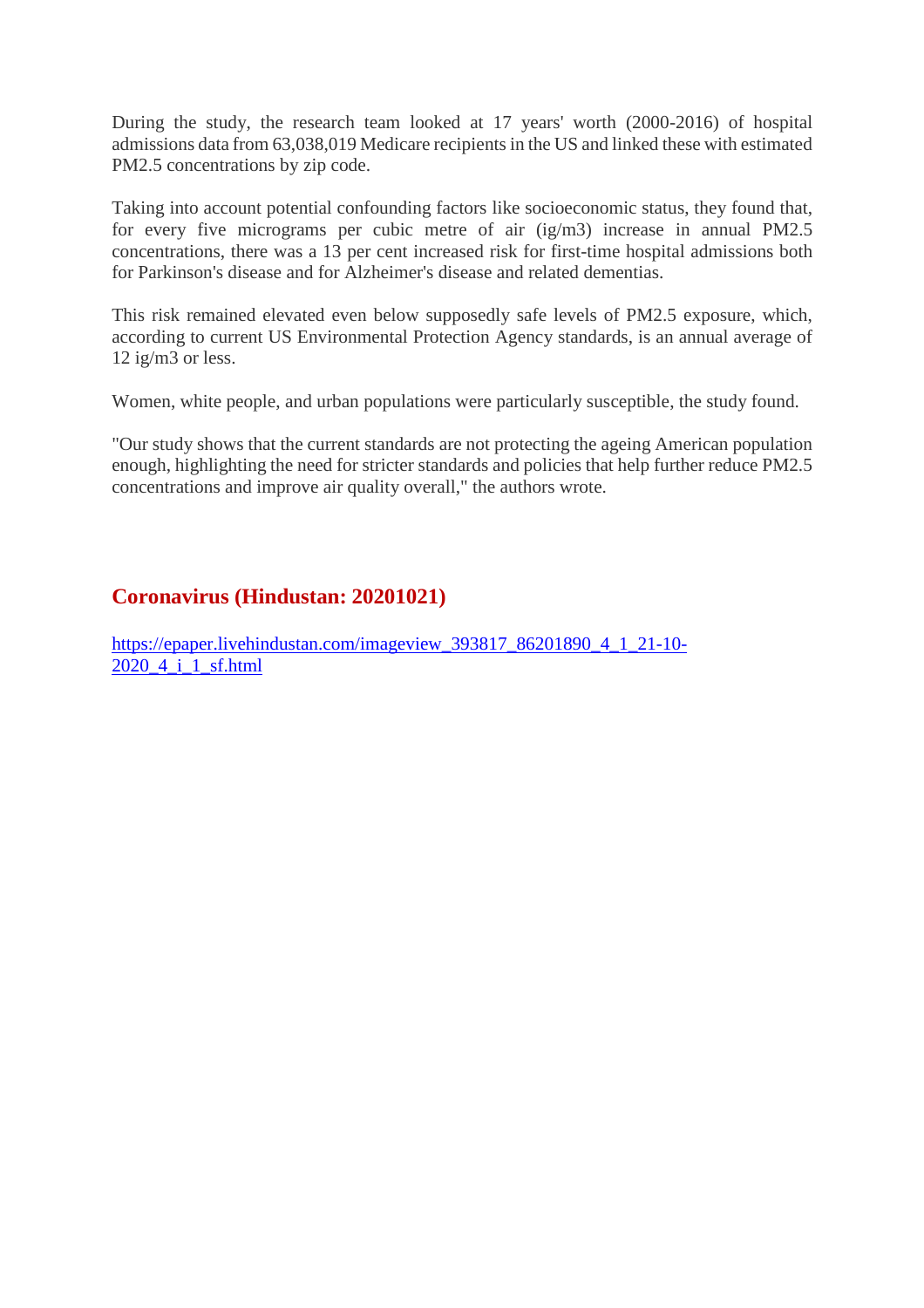# 29 जुलाई को 48513 नए मामले आए थे, 24 घंटे में बीमारी से 587 और मौतें खद : कोरोना संक्रमण के नए मामले ८४ दिनों बाद सबसे कम



नई दिल्ली | विशेष संवाददाता

देश में कोरोना के नए मामलों में लगातार कमी का रुझान है। मंगलवार को 84 दिनों बाद सबसे कम 46790 मामले दर्ज किए गए। स्वास्थ्य मंत्रालय ने कहा कि यह 29 जुलाई के बाद सबसे कम मामले हैं। 29 जुलाई को संक्रमण के 48513 नए मामले सामने आए थे।

नए मामलों के साथ देश में संक्रमण के कुल मामले 75,97,063 हैं। पिछले 24 घंटे के अंतराल में बीमारी से 587 और मौतें होने से देश में मरने वाले लोगों की संख्या 1,15,197 हो गई। एक दिन में होने वाली मौतों की संख्या लगातार दूसरे दिन 600 से कम रही। देश में कोरोना वायरस संक्रमण से ठीक हुए लोगों की संख्या 67 लाख के पार हो गई, जबकि उपचाराधीन मरीजों की संख्या लगातार चौथे दिन आठ लाख से



बेंगलुरु में मंगलवार को कोरोना की जांच करते चिकित्साकर्मी। • एएनआई

नीचे रही। सक्रिय मरीजों की संख्या में लगातार कमी आ रही है। अब वह दस फीसदी से भी कम रह गए हैं। राष्टीय स्तर पर मरीजों के ठीक होने की दर बढ़कर 88.63 प्रतिशत हो गई है, जबकि मृत्यु दर 1.52 प्रतिशत है। आईसीएमआर के अनुसार, 19 अक्तूबर तक देशभर में कुल 9,61,16,771 नमूनों की जांच की गई है। सोमवार को 10,32,795 नमूनों की जांच हुई।

जांच आईसीएमआर महानिदेशक डॉ. बलराम भार्गव ने कहा कि पुन: संक्रमण के मामलों की जांच शुरू की गई है। आंकडे एकत्र किए जा रहे हैं।

डिजिटल हेल्थ आईडी की अनिवार्यता नहीं होगा, उसके प्राथमिकता वाले समूहों को दिया जाएगा।

#### ऑक्सीजन की कमी नहीं, बेड बढाए

भूषण ने कहा कि देश में ऑक्सीजन की कमी नहीं है। ऑक्सीजन उत्पादन क्षमता अप्रैल में 5,913 मीटिक टन से बढ़कर सितम्बर में 6,862 मीट्रिक टन हो गई। अक्तूबर के अंत तक इसमें और बढोतरी होगी और यह 7,191 मीट्रिक टन हो जाएगी। गंभीर मरीजों की देखभाल के लिए ऑक्सीजन सपोर्टेड बेड की संख्या बढाई गई. जिससे अक्तूबर में अब कुल 2,65,046 ऑक्सीजन बेड उपलब्ध हैं।

फ्लू टीका

फ्लू के टीके के कोरोना में कारगर होने के बारे में भार्गव ने कहा कि ऐसा हो सकता है, क्योंकि कोरोना भी फ्लू है। लेकिन इसके कोई आंकडे नहीं हैं।

केंद्रीय स्वास्थ्य सचिव राजेश भषण ने कहा कि टीकाकरण के लिए डिजिटल हेल्थ आईडी की अनिवार्यता नहीं होगी। उन्होंने कहा कि जनवरी से जुलाई के बीच जो टीका उपलब्ध

**Diseases (Hindustan: 20201021)**

https://epaper.livehindustan.com/imageview\_393817\_86202510\_4\_1\_21-10- 2020 4 i 1 sf.html